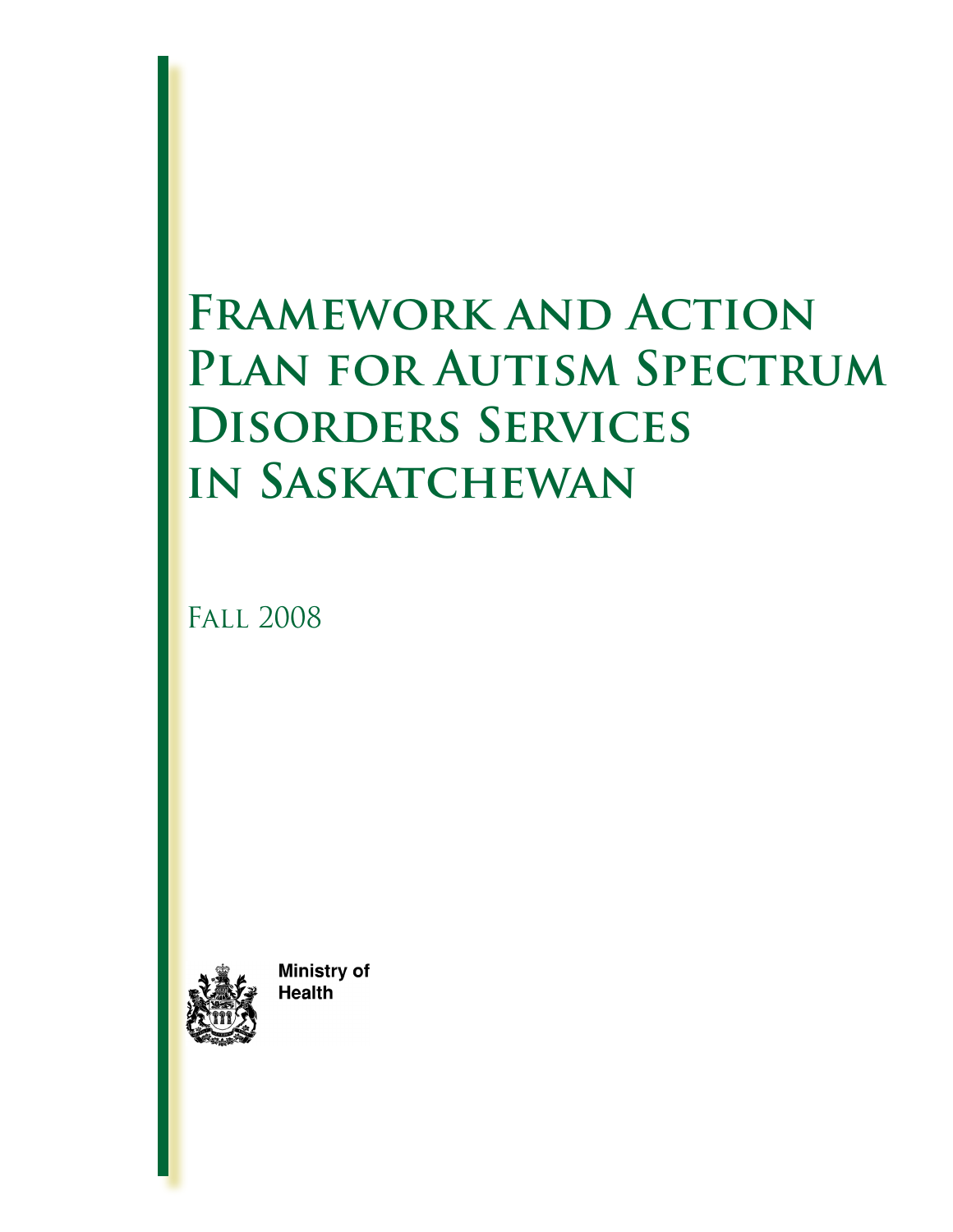#### **Overview**

The *Framework and Action Plan for Autism Spectrum Disorders Services in Saskatchewan* is the result of a comprehensive review of provincial Autism Spectrum Disorders (ASD) services and supports conducted in 2008 by the Ministry of Health. The review was informed by information gathered from a number of sources, including the Provincial Autism Advisory Committee, parent and caregiver questionnaires, as well as on-site visits with several stakeholders, including regional health authorities and community-based organizations.

In the 2008 provincial budget, the Government of Saskatchewan announced \$3 million in annualized funding for ASD services in Saskatchewan. Given this new annualized funding, the Ministry of Health felt that the development of a plan for the delivery of services and supports to the ASD population, that is equitable and accessible throughout the province, was needed.

#### The *Framework and Action Plan for Autism Spectrum Disorders Services in Saskatchewan*:

- Builds on existing services and supports;
- Focuses on evidence-supported intervention, treatment, and support services; •
- Emphasizes individualized services and supports; •
- Encourages partnerships at the local, regional and provincial levels in order to build capacity and foster collaboration amongst stakeholders; and
- Supports the Government of Saskatchewan's vision of building a quality of life that supports healthy people, families, neighbourhoods, communities and full citizenship and equal participation of individuals with disabilities.

## **Development of the Framework and Action Plan**

A Provincial Autism Advisory Committee (PAAC) was formed in May 2008 for the purpose of providing the Ministry of Health with information about current ASD services and supports, identifying gaps in service delivery, and informing the development of a plan for accessible and equitable services and supports provincially. The PAAC consisted of a cross section of service providers, clinicians, community based organizations, parents and ministries working with the ASD population throughout the province.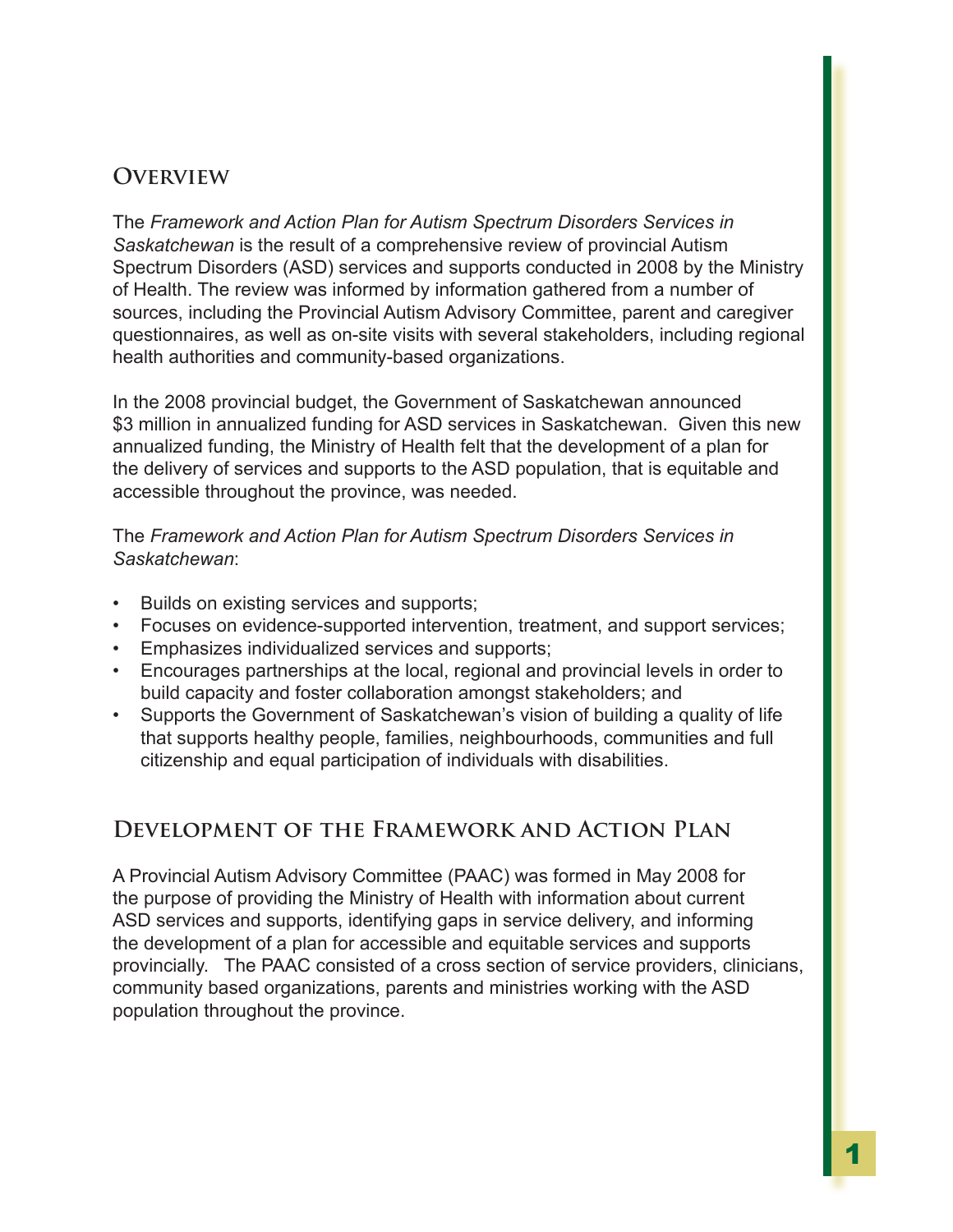The Ministry of Health developed a vision statement, set of guiding principles and strategic directions for ASD services and supports within the province in consultation with the PAAC. This provided the foundation for the *Framework and Action Plan for Autism Spectrum Disorders Services in Saskatchewan*.

The Framework and Action Plan is designed to support individuals affected by ASD by enhancing access to effective and efficient services and supports and enhancing their capacity to function in the community. Many of the initiatives outlined in the Framework and Action Plan are designed to address current gaps in the continuum of care, and focus on providing a coordinated approach to services and supports, realigning existing services to increase access and enhance efficiency, and increasing capacity amongst health care professionals, service providers and other key stakeholders to provide evidence-supported intervention and treatment services to the ASD population.

The overall direction of the Framework and Action Plan is to enhance capacity to provide accessible and equitable supports and services to individuals with ASD, and their families, throughout Saskatchewan.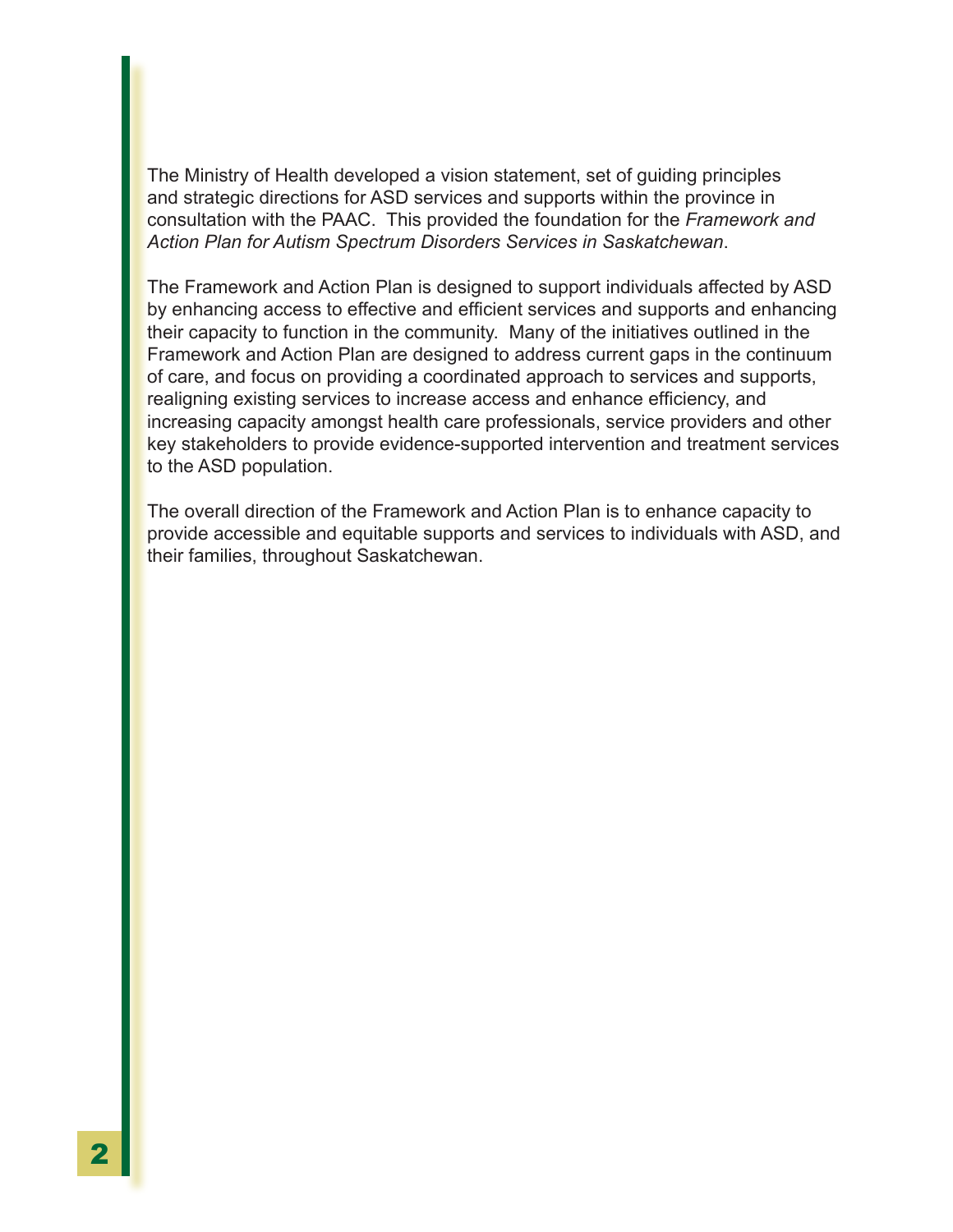## **VISION STATEMENT**

*Individuals affected by Autism Spectrum Disorders, and their families, have coordinated access to effective and efficient services and supports that meet their needs and enhance their capacity to function in, and contribute to, the community.*

## **GUIDING PRINCIPLES**

- Services and supports are individualized to meet the unique and specific 1. biological, emotional, developmental and social needs of individuals with Autism Spectrum Disorders.
- The intensity of services and supports match the level of individual needs. 2.
- Services and supports are available to reduce the impairment and improve the 3. functioning of individuals with Autism Spectrum Disorders.
- Early intervention is critical in reducing impairment and improving the functioning 4. of individuals with Autism Spectrum Disorders.
- 5. Intervention, treatment and support services are evidence-supported, and on-going research and evaluation informs decision-making by policy-makers, service providers and community members.
- Strategies, initiatives and services are developed using an integrated, 6. comprehensive and coordinated approach to planning and implementation.
- Transitional supports are available to assist the client population and their 7. families.
- A continuum of services, including assessment, intervention, treatment, 8. consultation, respite, transitional services, education, training and evaluation is available to support individuals with Autism Spectrum Disorders, and their families.
- Collaboration takes place among all levels of government, and between 9. government and non-government partners. Mechanisms are in place to support information sharing and collaboration among services and community groups to effectively support the delivery of Autism Spectrum Disorders services across the province.
- 10. Individuals with Autism Spectrum Disorders have equitable access to services and supports throughout the province.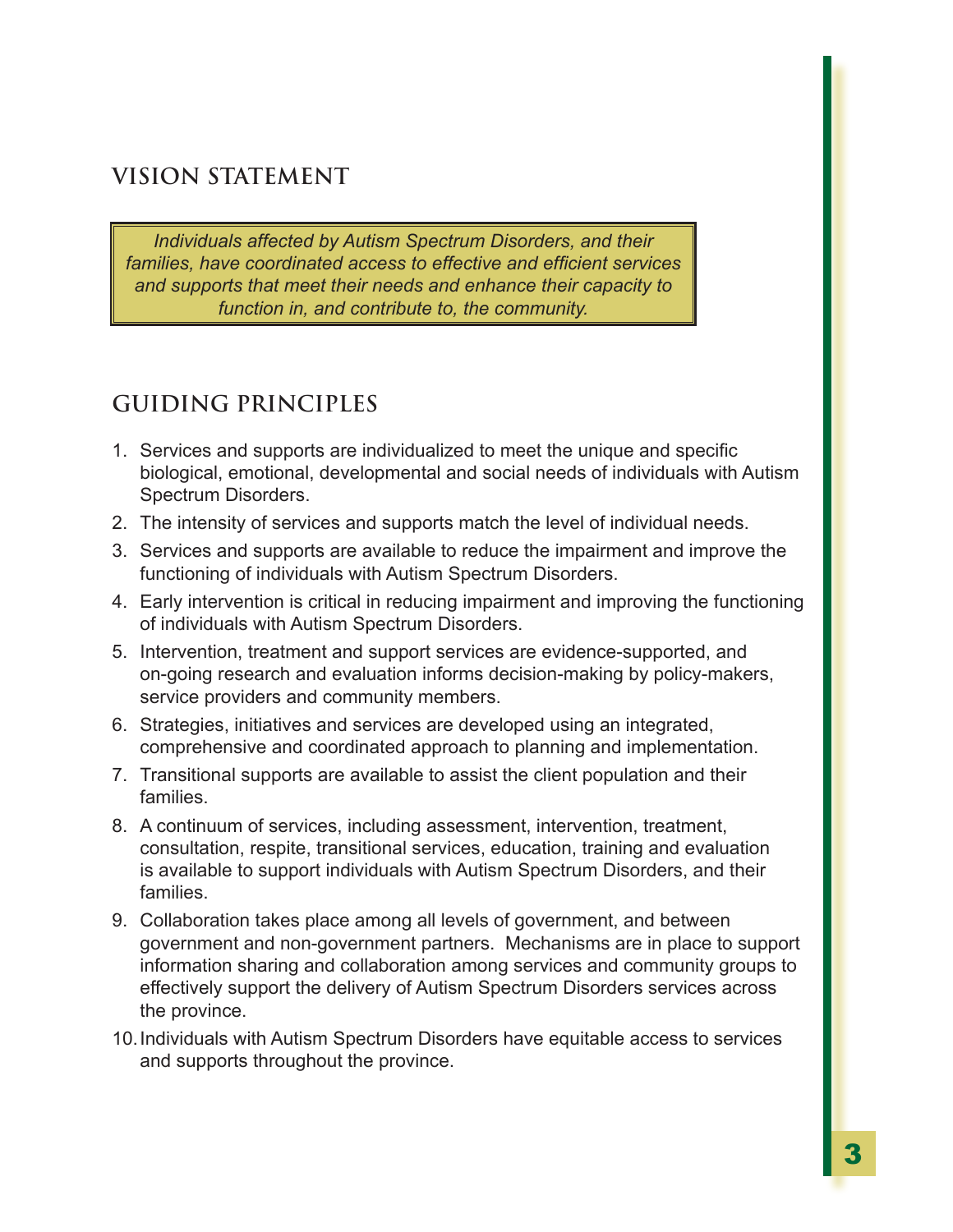## **STRATEGIC DIRECTIONS**

#### **1. Screening and Early Supports**

Provide training and education around early indicators of Autism Spectrum Disorders to service providers who are likely to be the initial contact for individuals suspected of having Autism Spectrum Disorders.

Detection of early indicators will result in timely referrals to appropriate diagnostic centres.

#### **2. Assessment and Diagnosis**

Enhance timely access to appropriate health care professionals for assessment and diagnosis.

Early diagnosis of Autism Spectrum Disorders has been shown to play a significant role in the planning and provision of appropriate interventions and supports.

#### **3. Intervention and Treatment**

Expand and enhance evidence-supported intervention and treatment services for individuals with Autism Spectrum Disorders.

Evidence-supported intervention and treatment for individuals with Autism Spectrum Disorders has been shown to improve functioning.

#### **4. Respite and Family/Caregiver Supports**

Enhance respite and other supports to assist families and caregivers of individuals with Autism Spectrum Disorders.

Relief from care giving helps families and caregivers to cope.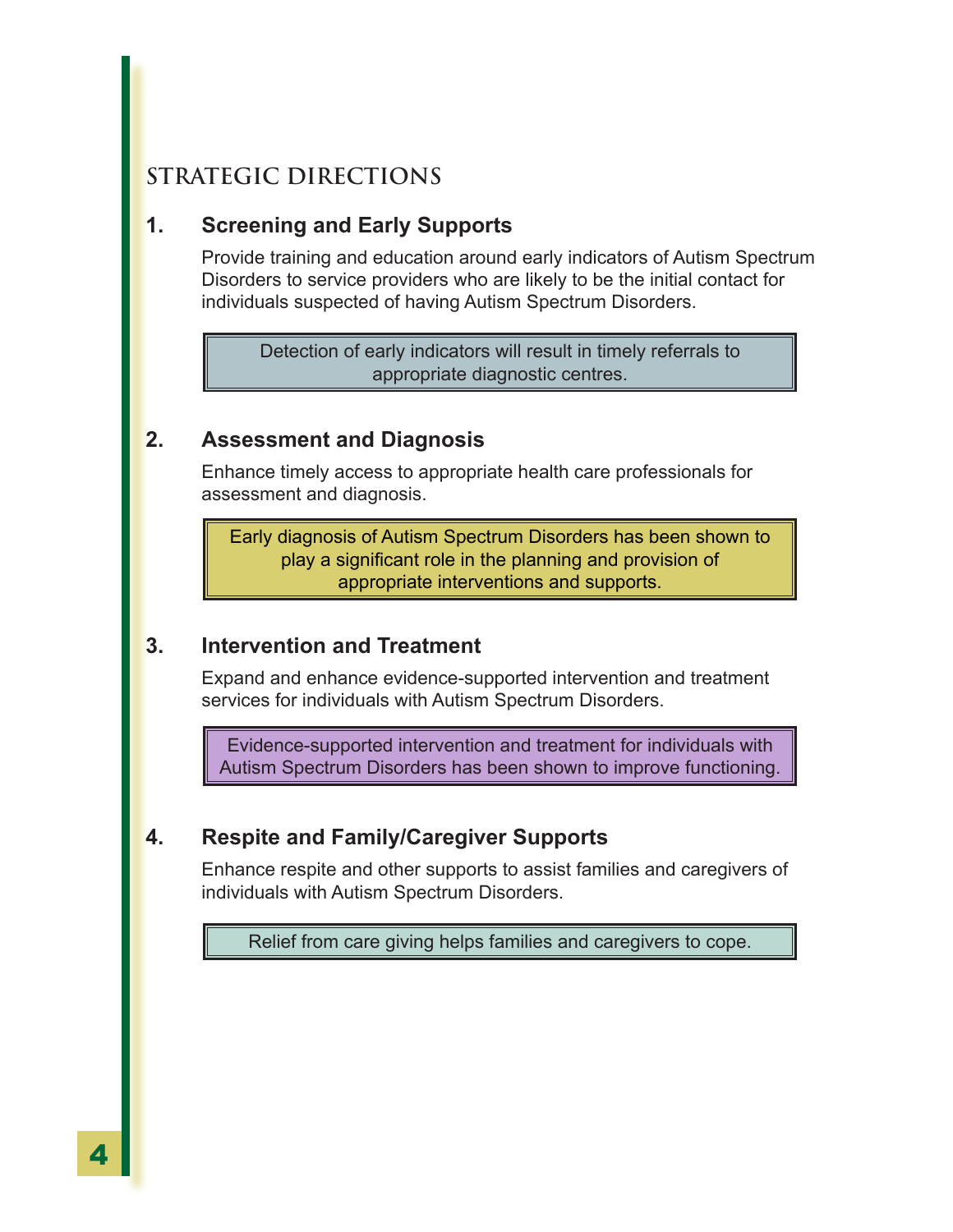#### **5. Consultation and Collaboration**

Expand and enhance timely consultation and collaboration amongst stakeholders regarding the assessment, diagnosis, intervention and treatment of individuals with Autism Spectrum Disorders.

Timely consultation and collaboration, including information sharing, is needed to support the development of a comprehensive care plan for individuals with Autism Spectrum Disorders.

## **6. Training and Education**

Provide opportunities for formal education, pre-service and in-service training programs to individuals with Autism Spectrum Disorders, their families, health care and human service professionals, and community-based service providers who work with the client population and their families. Training and education services are culturally appropriate and relevant to Aboriginal and other populations.

Knowledgeable, skilled care providers and informed clients are essential components of a comprehensive care plan.

## **7. Transitional Services**

Provide services that facilitate transitions between critical stages in the individual's life, thereby enabling the individual to reach their full potential.

> Transitions tend to be very challenging for individuals with Autism Spectrum Disorders.

#### **8. Research and Evaluation**

Monitor and evaluate Autism Spectrum Disorders intervention and treatment services in Saskatchewan. Identify evidence-supported practices in the intervention and treatment of Autism Spectrum Disorders, and develop or adopt standards to guide the delivery of clinical services and Autism Spectrum Disorders programming.

On-going research and evaluation ensures that individuals with Autism Spectrum Disorders have access to evidence-supported intervention and treatment services.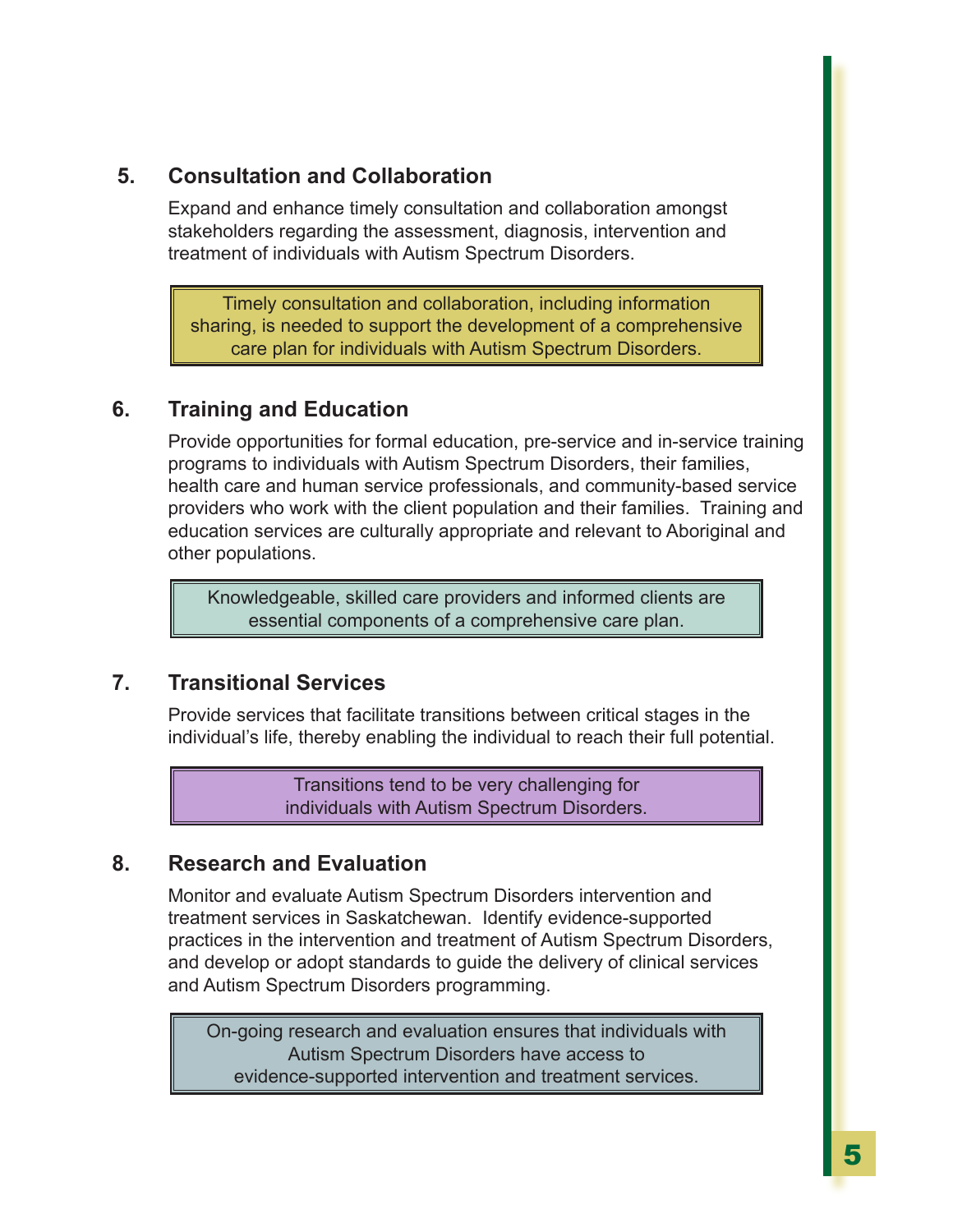**Overview of the Strategic Directions and Guiding Principles for the Framework and Action Plan for Autism Spectrum Disorders Services in Saskatchewan**

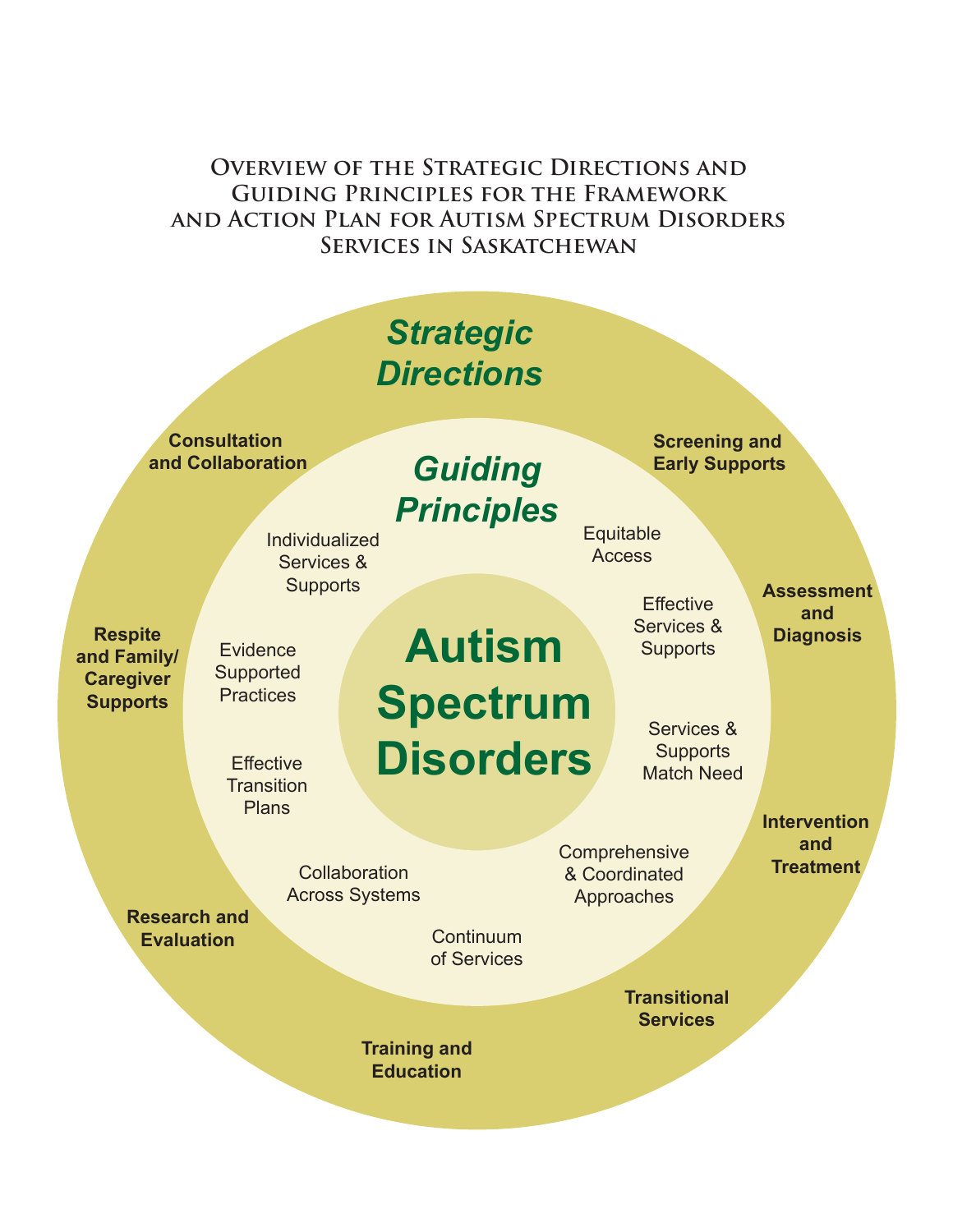#### **Putting the Framework into Action**

The *Framework and Action Plan for Autism Spectrum Disorders Services in Saskatchewan* builds on existing services and supports, provides evidencesupported intervention options, focuses on individualized programming for each child, and encourages partnerships at the local, regional and provincial level while building capacity and fostering collaboration amongst the stakeholders and service providers.

## **Autism Spectrum Disorders Consultants**

A total of 15 ASD Consultants will be located throughout the province, providing service to each of the Regional Health Authorities. The services of the ASD Consultant will be available to all clients who are suspected of presenting with ASD ages 0 to 19 years. A confirmed diagnosis is not necessary to access these services.

#### **Functions of the ASD Consultants will include:**

- Acting as one of the first points of contact for families seeking ASD services in the province;
- Receiving and processing referrals from parents, doctors and other sources; •
- Administering an initial screening to identify clients with suspected ASD (clients who are not suspected will be referred to more appropriate services and supports);
- Coordinating assessment, treatment and programming as provided through the ASD Support Workers, and facilitating the alignment of this work with existing services provided by health authorities, community-based organizations, or other stakeholders;
- Designing, monitoring and regularly evaluating personal intervention programs; •
- Assisting families in linking to other appropriate programs and resources, such as the Cognitive Disabilities Strategy or the Community Living Division (Ministry of Social Services);
- Providing clinical supervision of the ASD Support Workers; and
- Case managing clients up to 19 years of age. •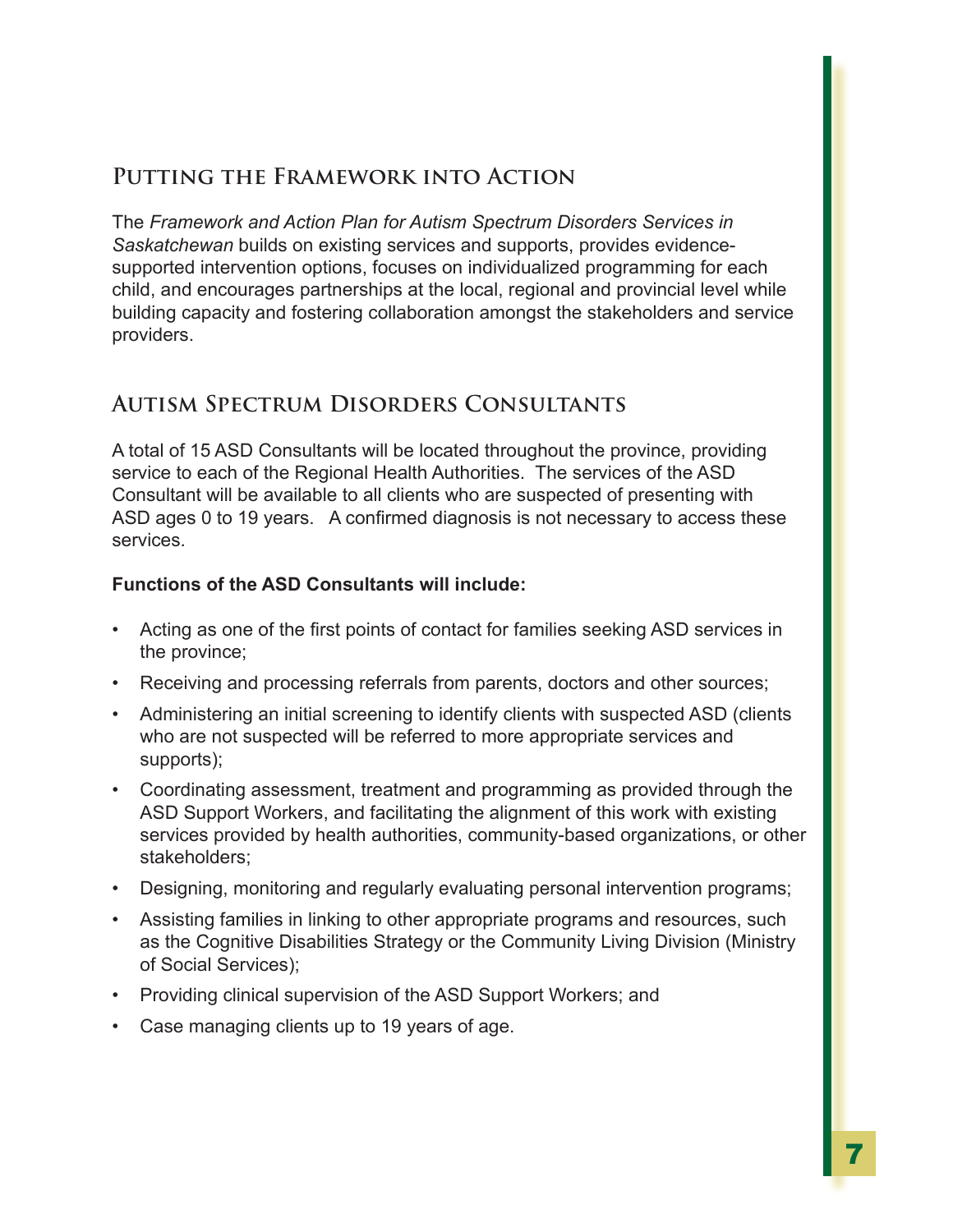#### **Autism Spectrum Disorders Support Workers**

A total of 18 ASD Support Workers will be located throughout the province, providing direct intervention to clients in each of the Regional Health Authorities. The services of the ASD Support Workers will be available to all clients, from birth to school transition, which have been screened by the ASD Consultant and appear to be presenting with ASD. A confirmed diagnosis is not necessary to access these services.

#### **Functions of the ASD Support Workers will include:**

- Working directly with individuals presenting with ASD, their families and other service providers; •
- Delivering the personal intervention plan, as designed by the ASD Consultant or other qualified health care professional; •
- Providing a variety of intervention strategies, in collaboration with parents, to meet the goals of the personal intervention plan; •
- Training parents to utilize intervention strategies with their child on a day-to-day basis; •
- Gathering and maintaining contact records and summative evaluations; and •
- Working with the client until transitions to school are successfully completed. •

## **Summer Programming and Respite**

Funding will be made available to health regions to support summer programming and respite options to best meet the needs of the client(s) in each region within allocated resources. A range of programming and respite options will be available and accessible to families throughout the province requiring these supports.

## **Province-wide Training**

Funding will be made available to support on-going province wide training opportunities for parents, caregivers, professionals and paraprofessionals. Training may be provided in a variety of evidence-supported ASD intervention strategies, including Applied Behavioural Analysis (ABA), and will be targeted to anyone who may be in regular contact with individuals presenting with ASD. Access to on-going training will ensure that a pool of trained individuals, who are qualified to deliver a variety of intervention strategies, exists within the province.